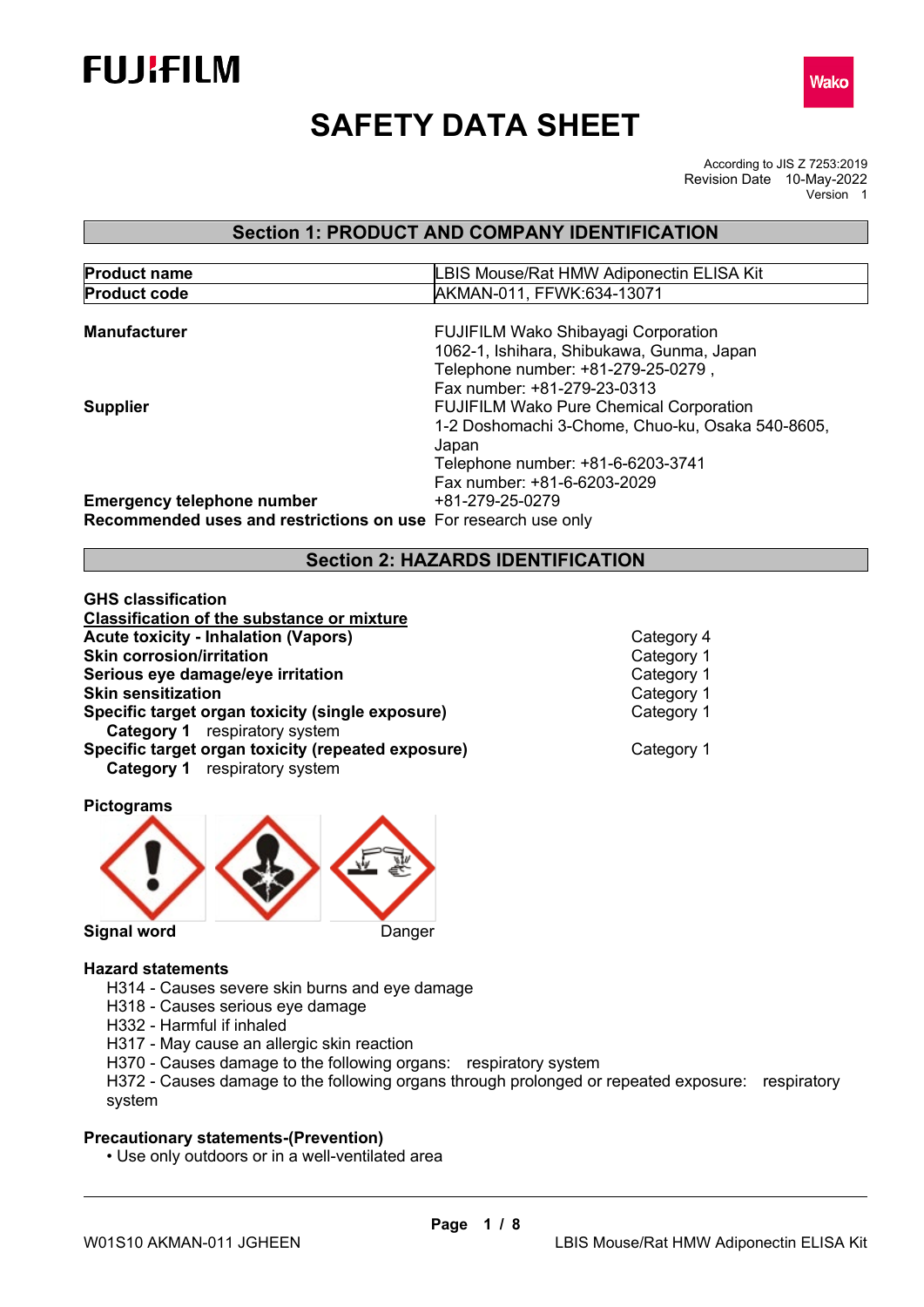- Do not breathe dust/fume/gas/mist/vapors/spray
- Wash face, hands and any exposed skin thoroughly after handling
- Wear protective gloves/protective clothing/eye protection/face protection
- Contaminated work clothing should not be allowed out of the workplace

• Do not eat, drink or smoke when using this product

### **Precautionary statements-(Response)**

• IF IN EYES: Rinse cautiously with water for several minutes. Remove contact lenses, if present and easy to do. Continue rinsing.

\_\_\_\_\_\_\_\_\_\_\_\_\_\_\_\_\_\_\_\_\_\_\_\_\_\_\_\_\_\_\_\_\_\_\_\_\_\_\_\_\_\_\_\_\_\_\_\_\_\_\_\_\_\_\_\_\_\_\_\_\_\_\_\_\_\_\_\_\_\_\_\_\_\_\_\_\_\_\_\_\_\_\_\_\_\_\_\_\_\_

• Immediately call a POISON CENTER or doctor/physician

• IF ON SKIN (or hair): Remove/Take off immediately all contaminated clothing. Rinse skin with water/shower.

- Wash contaminated clothing before reuse.
- If skin irritation or rash occurs: Get medical advice/attention
- IF INHALED: Remove victim to fresh air and keep at rest in a position comfortable for breathing.
- Call a POISON CENTER or doctor/physician if you feel unwell.
- IF SWALLOWED: Rinse mouth. DO NOT induce vomiting.

## **Precautionary statements-(Storage)**

• Store locked up.

#### **Precautionary statements-(Disposal)**

• Dispose of contents/container to an approved waste disposal plant

#### **Others Other hazards** Not available

## **Section 3: COMPOSITION/INFORMATION ON INGREDIENTS**

### **Single Substance or Mixture** Kit (Set of mixtures)

| <b>Chemical Name</b>          | Weight-% | Molecular weight | <b>ENCS</b> | <b>ISHL No.</b> | <b>CAS RN</b> |
|-------------------------------|----------|------------------|-------------|-----------------|---------------|
| Antibody coated 96 well-plate |          | N/A              | N/A         | N/A             | N/A           |
| Standard Adiponectin          |          | N/A              | N/A         | N/A             | N/A           |
| <b>Buffer solution</b>        |          | N/A              | N/A         | N/A             | N/A           |
| HRP-labeled anti-adiponectin  |          | N/A              | N/A         | N/A             | N/A           |
| antibody                      |          |                  |             |                 |               |
| Chromogen (TMB): 3,3', 5,5' - |          | N/A              | N/A         | N/A             | N/A           |
| Tetramethyl-benzidine         |          |                  |             |                 |               |
| Stop solution                 |          | N/A              | N/A         | N/A             | N/A           |
| Wash stock solution (10X)     |          | N/A              | N/A         | N/A             | N/A           |

# **Impurities and/or Additives:** Not applicable

**Substances Remarks:** Sulfuric Acid 6.9 %, Poly (oxyethylene) sorbitan monolaurate <1 %, 2-Methyl-2H-isothiazol-3-one <0.2 %

## **Section 4: FIRST AID MEASURES**

#### **Inhalation**

Remove to fresh air. If symptoms persist, call a physician.

# **Skin contact**

Wash off immediately with soap and plenty of water. If symptoms persist, call a physician.

#### **Eye contact**

IF IN EYES: Rinse cautiously with water for several minutes. Remove contact lenses, if present and easy to do. Continue rinsing. Immediate medical attention is required.

## **Ingestion**

Rinse mouth. Never give anything by mouth to an unconscious person. Call a physician or poison control center immediately. Do not induce vomiting without medical advice.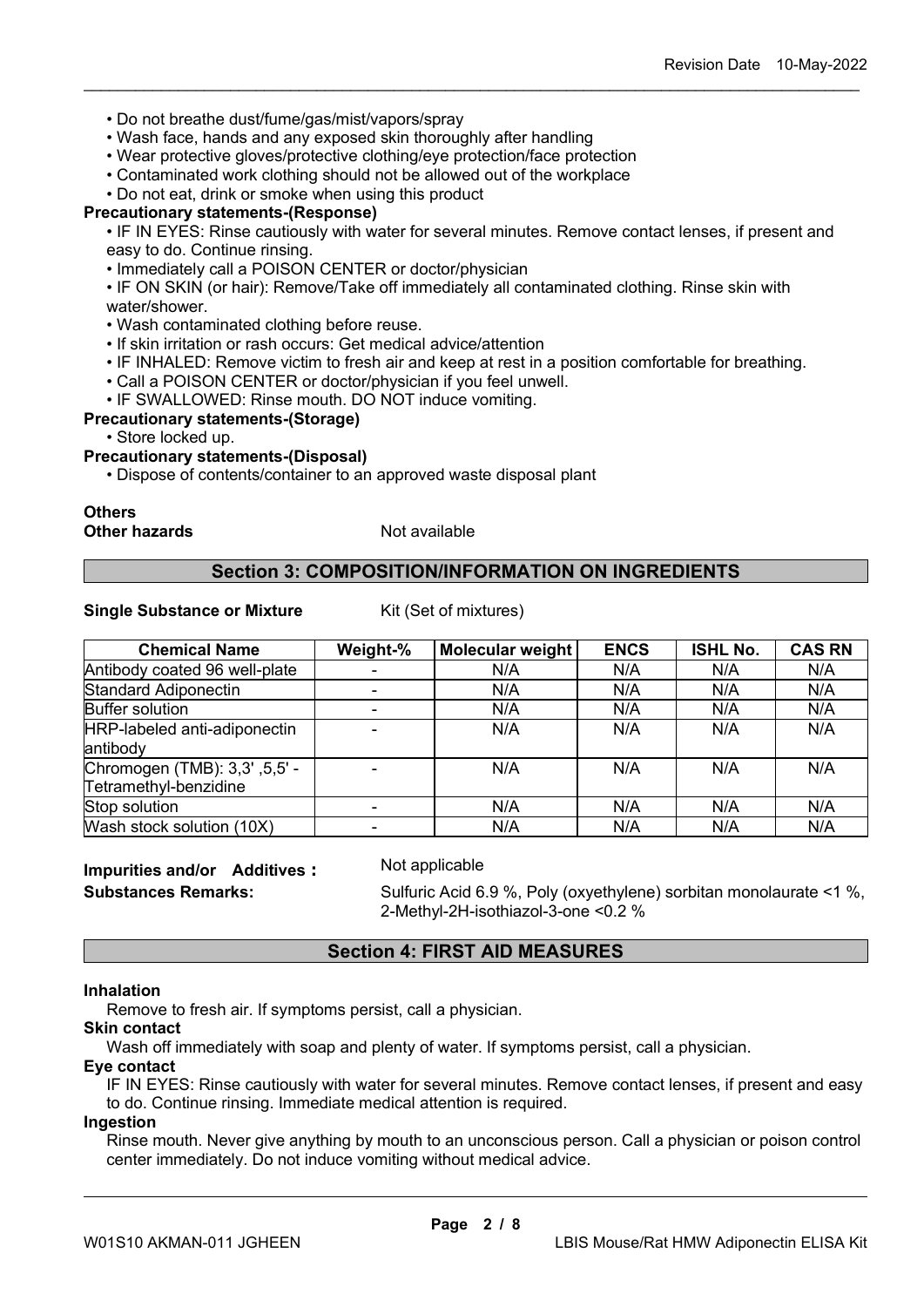## **Protection of first-aiders**

Use personal protective equipment as required.

## **Section 5: FIRE FIGHTING MEASURES**

\_\_\_\_\_\_\_\_\_\_\_\_\_\_\_\_\_\_\_\_\_\_\_\_\_\_\_\_\_\_\_\_\_\_\_\_\_\_\_\_\_\_\_\_\_\_\_\_\_\_\_\_\_\_\_\_\_\_\_\_\_\_\_\_\_\_\_\_\_\_\_\_\_\_\_\_\_\_\_\_\_\_\_\_\_\_\_\_\_\_

#### **Suitable extinguishing media**

Water spray (fog), Carbon dioxide (CO<sub>2</sub>), Foam, Extinguishing powder, Sand

## **Unsuitable extinguishing media**

No information available

#### **Specific hazards arising from the chemical product**

Thermal decomposition can lead to release of irritating and toxic gases and vapors.

## **Special extinguishing method**

No information available

## **Special protective actions for fire-fighters**

Use personal protective equipment as required. Firefighters should wear self-contained breathing apparatus and full firefighting turnout gear.

## **Section 6: ACCIDENTAL RELEASE MEASURES**

## **Personal precautions, protective equipment and emergency procedures**

For indoor, provide adequate ventilation process until the end of working. Deny unnecessary entry other than the people involved by, for example, using a rope. While working, wear appropriate protective equipments to avoid adhering it on skin, or inhaling the gas. Work from windward, and retract the people downwind.

#### **Environmental precautions**

To be careful not discharged to the environment without being properly handled waste water contaminated.

**Methods and materials for contaminant and methods and materials for cleaning up** Absorb dry sand, earth, sawdust and the waste. Collect empty container that can be sealed.

#### **Recovery, neutralization**

No information available

#### **Secondary disaster prevention measures**

Clean contaminated objects and areas thoroughly observing environmental regulations.

## **Section 7: HANDLING AND STORAGE**

#### **Handling**

#### **Technical measures**

Avoid contact with oxidizing and reducing agents. Avoid contact with alkaline substances. Use with local exhaust ventilation.

#### **Precautions**

Do not rough handling containers, such as upsetting, falling, giving a shock, and dragging. Prevent leakage, overflow, and scattering. Not to generate steam and dust in vain. Seal the container after use. After handling, wash hands and face, and then gargle. In places other than those specified, should not be smoking or eating and drinking. Should not be brought contaminated protective equipment and gloves to rest stops. Deny unnecessary entry of non-emergency personnel to the handling area.

#### **Safety handling precautions**

Use personal protective equipment as required. Avoid contact with skin, eyes or clothing.

## **Storage**

| Safe storage conditions   |                                                                                         |
|---------------------------|-----------------------------------------------------------------------------------------|
| <b>Storage conditions</b> | Store away from sunlight in a cool (2 $^{\circ}$ C -8 $^{\circ}$ C) well-ventilated dry |
|                           | place.                                                                                  |
| Safe packaging material   | No information available                                                                |
| Incompatible substances   | Strong oxidizing agents, Reducing agent, Alkali                                         |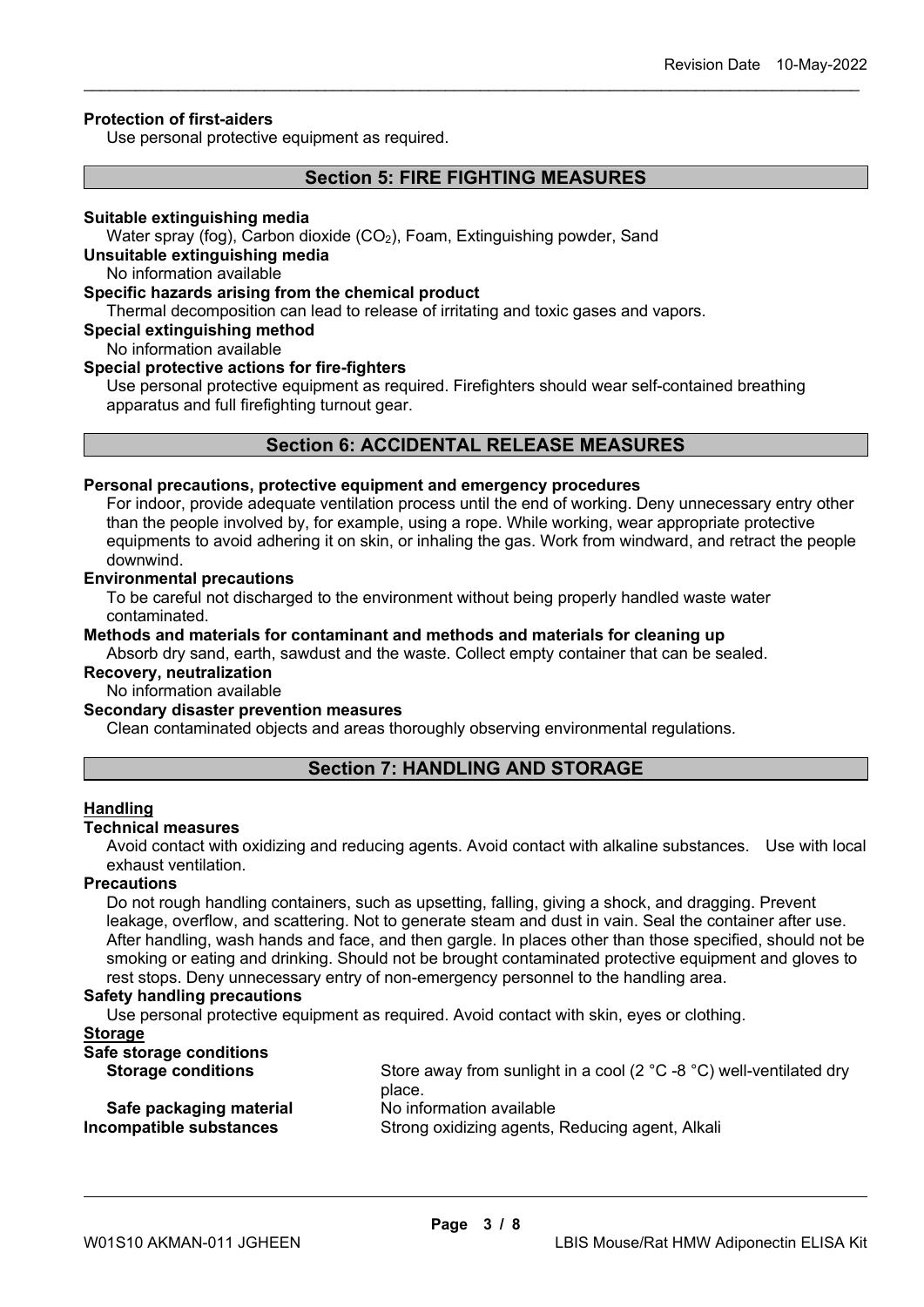## **Section 8: EXPOSURE CONTROLS/PERSONAL PROTECTION**

\_\_\_\_\_\_\_\_\_\_\_\_\_\_\_\_\_\_\_\_\_\_\_\_\_\_\_\_\_\_\_\_\_\_\_\_\_\_\_\_\_\_\_\_\_\_\_\_\_\_\_\_\_\_\_\_\_\_\_\_\_\_\_\_\_\_\_\_\_\_\_\_\_\_\_\_\_\_\_\_\_\_\_\_\_\_\_\_\_\_

#### **Engineering controls**

In case of indoor workplace, seal the source or use a local exhaust system. Provide the safety shower facility, and hand- and eye-wash facility. And display their position clearly.

#### **Exposure limits**

| <b>Chemical Name</b> | <b>JSOH (Japan)</b> | <b>ISHL (Japan)</b> | <b>ACGIH</b>              |
|----------------------|---------------------|---------------------|---------------------------|
| Sulfuric Acid        | mq/m <sup>3</sup>   | N/A                 | TWA 0.2 mg/m <sup>3</sup> |
| 7664-93-9            |                     |                     |                           |

## **Personal protective equipment**

**Respiratory protection**<br> **Respiratory protection**<br> **Cas mask for acidic gas<br>
Impermeable protective Hand protection**<br> **Eye protection**<br> **Eye protection**<br> **Exercise**<br> **Exercise**<br> **Exercise**<br> **Exercise**<br> **Exercise**<br> **Exercise**<br> **Exercise**<br> **Exercise**<br> **Exercise**<br> **Exercise**<br> **Exercise**<br> **Exercise**<br> **Exercise** protective eyeglasses or chemical safety goggles<br>Long-sleeved work clothes

#### **Skin and body protection General hygiene considerations**

Handle in accordance with good industrial hygiene and safety practice.

## **Section 9: PHYSICAL AND CHEMICAL PROPERTIES**

#### **Form**

| <b>Appearance</b>                                      | Kit (Set of mixtures) |
|--------------------------------------------------------|-----------------------|
| Odor                                                   | No data available     |
| <b>Melting point/freezing point</b>                    | No data available     |
| Boiling point, initial boiling point and boiling range | No data available     |
| <b>Flammability</b>                                    | No data available     |
| <b>Evaporation rate:</b>                               | No data available     |
| Flammability (solid, gas):                             | No data available     |
| Upper/lower flammability or explosive limits           |                       |
| Upper:                                                 | No data available     |
| Lower:                                                 | No data available     |
| <b>Flash point</b>                                     | No data available     |
| <b>Auto-ignition temperature:</b>                      | No data available     |
| <b>Decomposition temperature:</b>                      | No data available     |
| рH                                                     | No data available     |
| Viscosity (coefficient of viscosity)                   | No data available     |
| <b>Dynamic viscosity</b>                               | No data available     |
| <b>Solubilities</b>                                    | No data available     |
| n-Octanol/water partition coefficient: (log Pow)       | No data available     |
| Vapor pressure                                         | No data available     |
| <b>Specific Gravity / Relative density</b>             | No data available     |
| <b>Vapor density</b>                                   | No data available     |
| <b>Particle characteristics</b>                        | No data available     |
|                                                        |                       |

## **Section 10: STABILITY AND REACTIVITY**

## **Stability Reactivity**<br> **Chemical stability**<br> **Chemical stability**<br> **Chemical stability**<br> **Chemical stability**<br> **Chemical stability** Stable under recommended storage conditions. **Hazardous reactions** None under normal processing **Conditions to avoid** Extremes of temperature and direct sunlight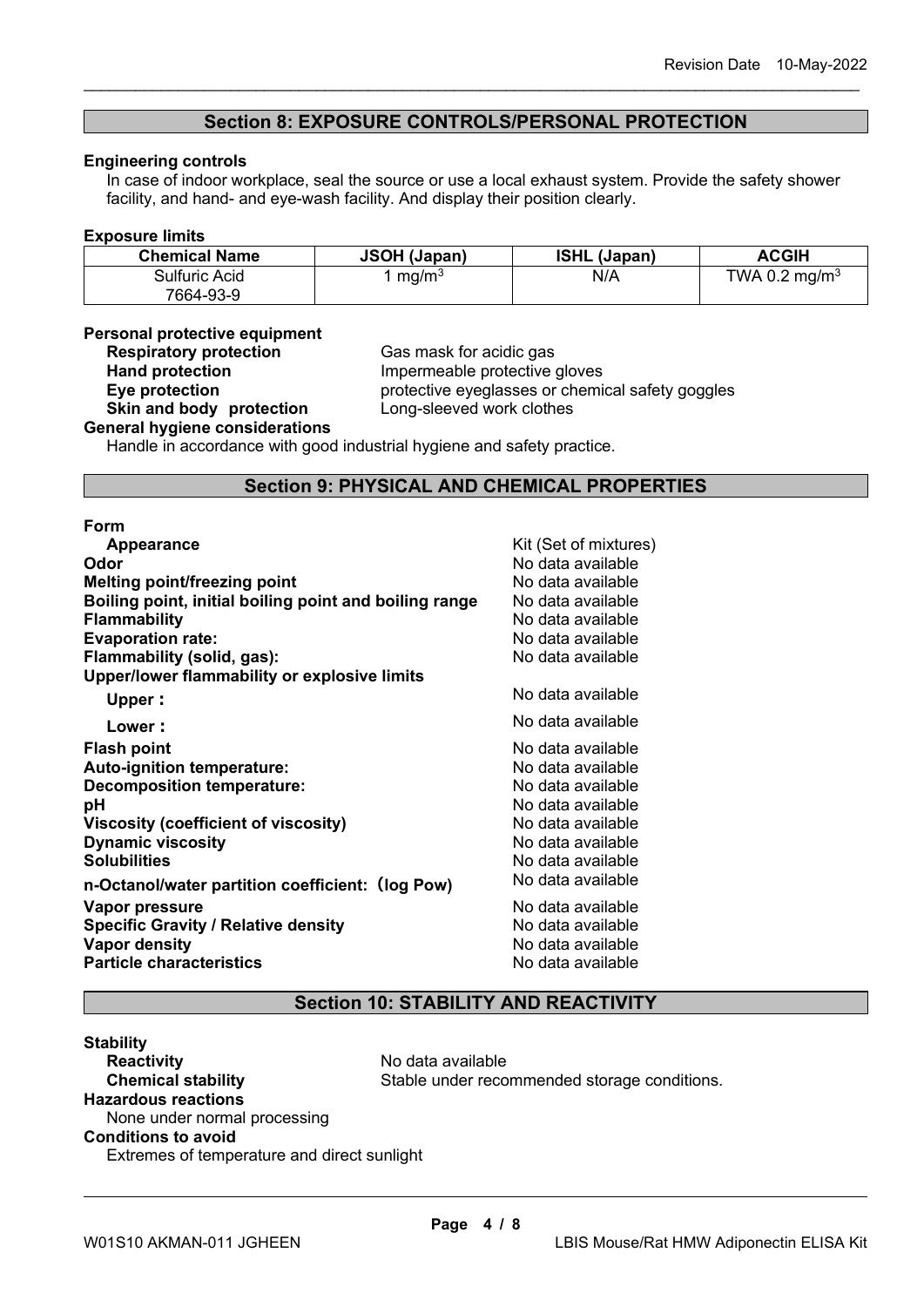## **Incompatible materials**

Strong oxidizing agents, Reducing agent, Alkali

## **Hazardous decomposition products**

Carbon monoxide (CO), Carbon dioxide (CO<sub>2</sub>), Nitrogen oxides (NOx), Sulfur oxides (SOx), Phosphorus oxide

\_\_\_\_\_\_\_\_\_\_\_\_\_\_\_\_\_\_\_\_\_\_\_\_\_\_\_\_\_\_\_\_\_\_\_\_\_\_\_\_\_\_\_\_\_\_\_\_\_\_\_\_\_\_\_\_\_\_\_\_\_\_\_\_\_\_\_\_\_\_\_\_\_\_\_\_\_\_\_\_\_\_\_\_\_\_\_\_\_\_

## **Section 11: TOXICOLOGICAL INFORMATION**

#### **Acute toxicity**

| <b>Chemical Name</b>                               | Oral LD50                              | <b>Dermal LD50</b> | <b>Inhalation LC50</b> |
|----------------------------------------------------|----------------------------------------|--------------------|------------------------|
| Sulfuric Acid                                      | 2140 mg/kg (Rat)                       | N/A                | 347 ppm (Rat) 4 h      |
| Poly (oxyethylene) sorbitan<br><b>Imonolaurate</b> | 37000 mg/kg (Rat)<br>36700 µL/kg (Rat) | N/A                | N/A                    |
| 2-Methyl-2H-isothiazol-3-                          | 120 mg/kg $(Rat)$                      | 200 mg/kg (Rabbit) | 0.11 mg/L (Rat) 4 h    |
| lone                                               |                                        |                    |                        |

| <b>Chemical Name</b> | source information                                         | source information                               | Acute toxicity -oral- Acute toxicity -dermal- Acute toxicity -inhalation<br>gas- source information |
|----------------------|------------------------------------------------------------|--------------------------------------------------|-----------------------------------------------------------------------------------------------------|
| <b>Sulfuric Acid</b> | Based on the NITE<br><b>GHS</b> classification<br>results. | Based on the NITE GHS<br>classification results. | Based on the NITE GHS<br>classification results.                                                    |

| <b>Chemical Name</b> | <b>Acute toxicity</b><br>source information                |                                                  | Acute toxicity -inhalation Acute toxicity -inhalation<br>-inhalation vapor- dust- source information mist- source information |
|----------------------|------------------------------------------------------------|--------------------------------------------------|-------------------------------------------------------------------------------------------------------------------------------|
| <b>Sulfuric Acid</b> | Based on the NITE<br><b>GHS</b> classification<br>results. | Based on the NITE GHS<br>classification results. | Based on the NITE GHS<br>classification results.                                                                              |

#### **Skin irritation/corrosion**

| <b>Chemical Name</b>                     | Skin corrosion/irritation source information     |
|------------------------------------------|--------------------------------------------------|
| <b>Sulfuric Acid</b>                     | Based on the NITE GHS classification results.    |
| Serious eye damage/ irritation           |                                                  |
| <b>Chemical Name</b>                     | Serious eye damage/irritation source information |
| <b>Sulfuric Acid</b>                     | Based on the NITE GHS classification results.    |
| <b>Respiratory or skin sensitization</b> |                                                  |
| <b>Chemical Name</b>                     | <b>Respiratory or Skin sensitization source</b>  |
|                                          | information                                      |
| <b>Sulfuric Acid</b>                     | Based on the NITE GHS classification results.    |
| <b>Reproductive cell mutagenicity</b>    |                                                  |
| <b>Chemical Name</b>                     | germ cell mutagencity source information         |
| <b>Sulfuric Acid</b>                     | Based on the NITE GHS classification results.    |
| Carcinogenicity                          |                                                  |
| <b>Chemical Name</b>                     | <b>Carcinogenicity source information</b>        |
| <b>Sulfuric Acid</b>                     | Based on the NITE GHS classification results.    |

| <b>Chemical Name</b>                                                  | <b>NTP</b>                                                        | <b>IARC</b> |  | <b>ACGIH</b> | <b>JSOH (Japan)</b> |
|-----------------------------------------------------------------------|-------------------------------------------------------------------|-------------|--|--------------|---------------------|
| Sulfuric Acid                                                         |                                                                   | Group 1     |  | A2           |                     |
| 7664-93-9                                                             |                                                                   |             |  |              |                     |
| <b>Reproductive toxicity</b>                                          |                                                                   |             |  |              |                     |
| <b>Chemical Name</b><br>Reproductive toxicity source information      |                                                                   |             |  |              |                     |
| <b>Sulfuric Acid</b><br>Based on the NITE GHS classification results. |                                                                   |             |  |              |                     |
| <b>STOT-single exposure</b>                                           |                                                                   |             |  |              |                     |
|                                                                       | <b>Chemical Name</b><br>STOT -single exposure- source information |             |  |              |                     |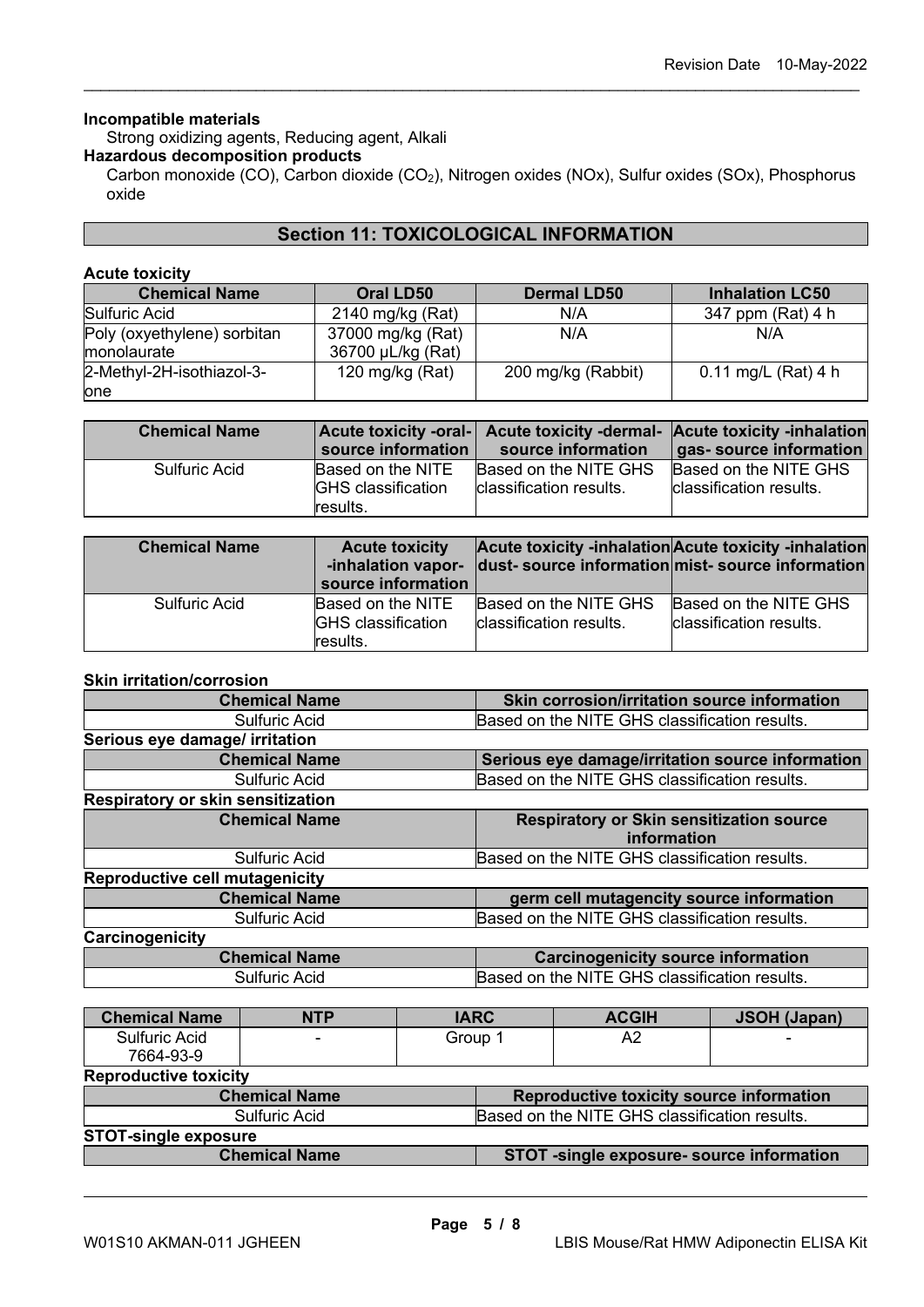| Sulfuric Acid                 | Based on the NITE GHS classification results. |
|-------------------------------|-----------------------------------------------|
| <b>STOT-repeated exposure</b> |                                               |
| <b>Chemical Name</b>          | STOT -repeated exposure- source information   |
| Sulfuric Acid                 | Based on the NITE GHS classification results. |
| <b>Aspiration hazard</b>      |                                               |
| <b>Chemical Name</b>          | <b>Aspiration Hazard source information</b>   |
| Sulfuric Acid                 | Based on the NITE GHS classification results. |

\_\_\_\_\_\_\_\_\_\_\_\_\_\_\_\_\_\_\_\_\_\_\_\_\_\_\_\_\_\_\_\_\_\_\_\_\_\_\_\_\_\_\_\_\_\_\_\_\_\_\_\_\_\_\_\_\_\_\_\_\_\_\_\_\_\_\_\_\_\_\_\_\_\_\_\_\_\_\_\_\_\_\_\_\_\_\_\_\_\_

# **Section 12: ECOLOGICAL INFORMATION**

## **Ecotoxicity**

| <b>Chemical Name</b>         | Algae/aquatic plants | <b>Fish</b>                                 | <b>Crustacea</b>                        |
|------------------------------|----------------------|---------------------------------------------|-----------------------------------------|
| Sulfuric Acid                | N/A                  | LC50:Lepomis                                | LC50:Daphnia magna                      |
|                              |                      | $macrochirus$ 16 - 28                       | 29 mg/L 24 h                            |
|                              |                      | $mq/L$ 96 h                                 |                                         |
| 2-Methyl-2H-isothiazol-3-one | N/A                  |                                             | LC50: Oncorhynchus EC50: Daphinia magna |
|                              |                      | <i>mykiss</i> 0.07 mg/L, 96h 0.18 mg/L, 48h |                                         |

### **Other data**

| <b>Chemical Name</b> | Short-term (acute) hazardous to   Long-term (chronic) hazardous<br>the aquatic environment source<br>information | to the aquatic environment<br>source information |
|----------------------|------------------------------------------------------------------------------------------------------------------|--------------------------------------------------|
| Sulfuric Acid        | Based on the NITE GHS<br>classification results.                                                                 | Based on the NITE GHS<br>classification results. |

| Persistence and degradabilityNo information available |                          |  |  |  |
|-------------------------------------------------------|--------------------------|--|--|--|
| <b>Bioaccumulative potential</b>                      | No information available |  |  |  |
| <b>Mobility in soil</b>                               | No information available |  |  |  |
| Hazard to the ozone layer                             | No information available |  |  |  |

# **Section 13: DISPOSAL CONSIDERATIONS**

## **Waste from residues**

Disposal should be in accordance with applicable regional, national and local laws and regulations. **Contaminated container and contaminated packaging**

Disposal should be in accordance with applicable regional, national and local laws and regulations.

# **Section 14: TRANSPORT INFORMATION**

| <b>ADR/RID</b>                 |                                                                     |  |  |
|--------------------------------|---------------------------------------------------------------------|--|--|
| UN number                      | <b>UN3264</b>                                                       |  |  |
| Proper shipping name:          | Corrosive liquid, acidic, inorganic, n.o.s. (Diluted Sulfuric Acid) |  |  |
| UN classification              | 8                                                                   |  |  |
| <b>Subsidiary hazard class</b> |                                                                     |  |  |
| Packing group                  | Ш                                                                   |  |  |
| <b>Marine pollutant</b>        | Not applicable                                                      |  |  |
| IMDG                           |                                                                     |  |  |
| UN number                      | <b>UN3264</b>                                                       |  |  |
| Proper shipping name:          | Corrosive liquid, acidic, inorganic, n.o.s. (Diluted Sulfuric Acid) |  |  |
| <b>UN classification</b>       | 8                                                                   |  |  |
| <b>Subsidiary hazard class</b> |                                                                     |  |  |
| Packing group                  | Ш                                                                   |  |  |
| <b>Marine pollutant (Sea)</b>  | Not applicable                                                      |  |  |
| Transport in bulk according to | No information available                                            |  |  |
|                                |                                                                     |  |  |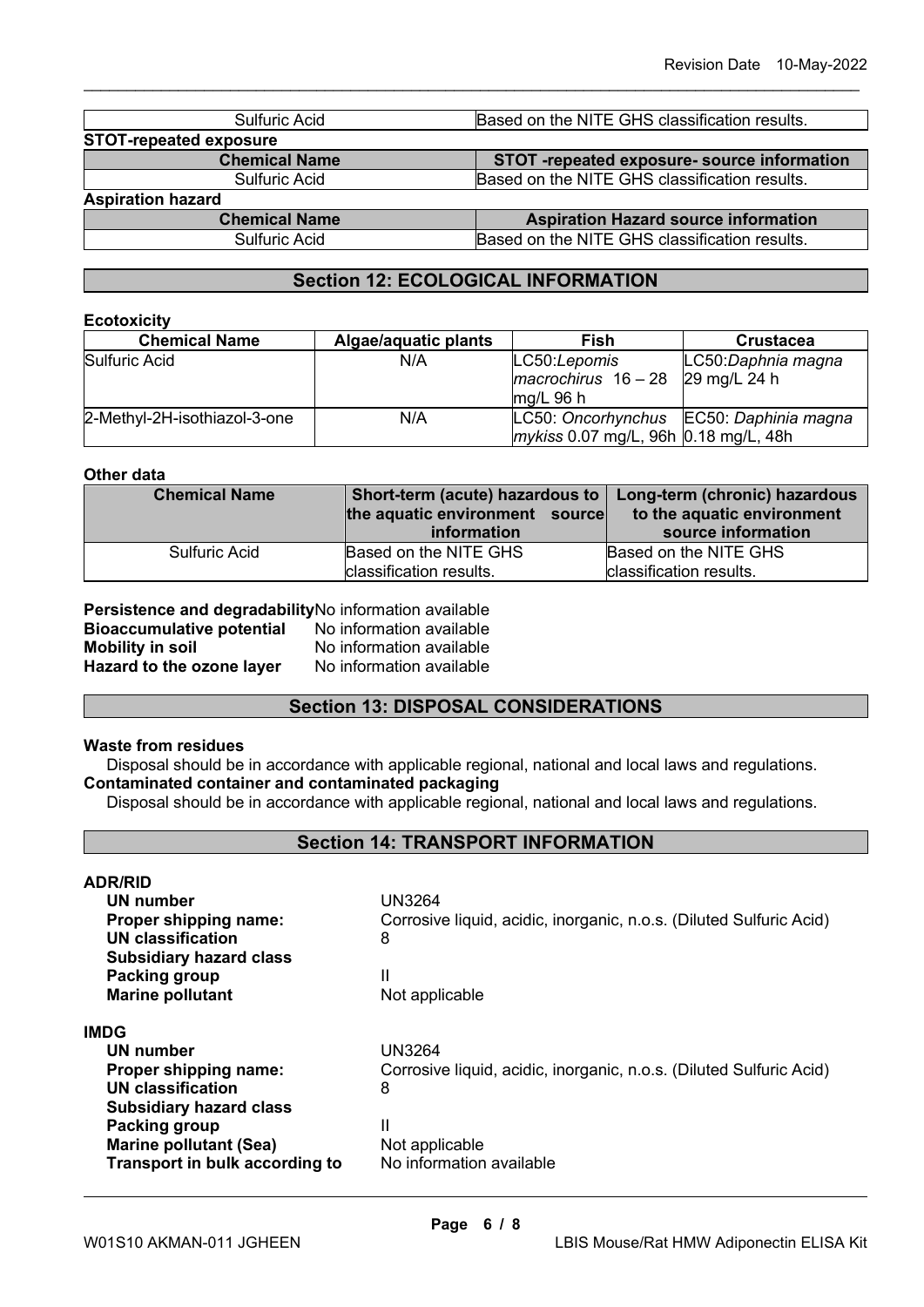| Annex II of MARPOL 73/78 and the<br><b>IBC Code</b><br><b>IATA</b><br>UN number<br>Proper shipping name:<br><b>UN classification</b><br><b>Subsidiary hazard class</b><br><b>Packing group</b><br><b>Environmentally Hazardous</b><br><b>Substance</b> |  | <b>UN3264</b><br>8<br>Ш<br>Not applicable                                                                                                                                                                                                                                                                                                                                                                                                                                                                    | Corrosive liquid, acidic, inorganic, n.o.s. (Diluted Sulfuric Acid) |          |  |  |  |
|--------------------------------------------------------------------------------------------------------------------------------------------------------------------------------------------------------------------------------------------------------|--|--------------------------------------------------------------------------------------------------------------------------------------------------------------------------------------------------------------------------------------------------------------------------------------------------------------------------------------------------------------------------------------------------------------------------------------------------------------------------------------------------------------|---------------------------------------------------------------------|----------|--|--|--|
| <b>Section 15: REGULATORY INFORMATION</b>                                                                                                                                                                                                              |  |                                                                                                                                                                                                                                                                                                                                                                                                                                                                                                              |                                                                     |          |  |  |  |
| <b>International Inventories</b><br><b>EINECS/ELINCS</b><br><b>TSCA</b>                                                                                                                                                                                |  |                                                                                                                                                                                                                                                                                                                                                                                                                                                                                                              |                                                                     |          |  |  |  |
| Japanese regulations<br><b>Fire Service Act</b><br><b>Poisonous and Deleterious</b><br><b>Substances Control Law</b><br><b>Industrial Safety and Health Act</b>                                                                                        |  | Not applicable<br>Not applicable<br>Harmful Substances Whose Names Are to be Indicated on the<br>Label (Law Art.57, Para.1, Enforcement Order Art.18)<br>Group 3 Specified Chemical Substance, (Ordinance on Prevention<br>of Hazards Due to Specified Chemical Substances Art.2 Para.1,<br>Item $6)$<br>Notifiable Substances (Law Art.57-2, Enforcement Order Art.18-2<br>Attached Table No.9) No.613<br>Act on the Evaluation of Chemical Priority Assessment Chemical Substances (Law Article 2, Para.5) |                                                                     |          |  |  |  |
| <b>Substances and Regulation of</b><br><b>Their Manufacture, etc</b><br>Regulations for the carriage and<br>storage of dangerous goods in<br>ship                                                                                                      |  | Corrosive Substances (Ordinance Art.3, Ministry of Transportation<br>Ordinance Regarding Transport by Ship and Storage, Attached<br>Table 1)                                                                                                                                                                                                                                                                                                                                                                 |                                                                     |          |  |  |  |
| <b>Civil Aeronautics Law</b><br><b>Marine Pollution Prevention Law</b>                                                                                                                                                                                 |  | Corrosive Substances (Ordinance Art.194, MITL Notification for Air<br>Transportation of Explosives etc., Attached Table 1)<br>Enfocement ordinance Appendix No.1 Noxious liquid substance<br>category Y                                                                                                                                                                                                                                                                                                      |                                                                     |          |  |  |  |
| <b>Pollutant Release and Transfer</b><br><b>Register Law</b><br><b>Water Pollution Control Act</b><br><b>Air Pollution Control Law</b>                                                                                                                 |  | Not applicable<br><b>Specified Substances</b><br><b>Industrial Safety and Health Law</b>                                                                                                                                                                                                                                                                                                                                                                                                                     | Specified substances(Law Art.2 Para.4, Enforcement Order Art.3-3)   |          |  |  |  |
| <b>Law Name</b>                                                                                                                                                                                                                                        |  | <b>Chemical Name in</b><br><b>Regulation</b>                                                                                                                                                                                                                                                                                                                                                                                                                                                                 | <b>Ordinance Number</b>                                             | Weight % |  |  |  |
| Notifiable Substances (Law<br>Art.57-2, Enforcement Order<br>Art.18-2 Attached Table No.9,                                                                                                                                                             |  | Sulfuric acid                                                                                                                                                                                                                                                                                                                                                                                                                                                                                                | 613                                                                 | 6.9      |  |  |  |

\_\_\_\_\_\_\_\_\_\_\_\_\_\_\_\_\_\_\_\_\_\_\_\_\_\_\_\_\_\_\_\_\_\_\_\_\_\_\_\_\_\_\_\_\_\_\_\_\_\_\_\_\_\_\_\_\_\_\_\_\_\_\_\_\_\_\_\_\_\_\_\_\_\_\_\_\_\_\_\_\_\_\_\_\_\_\_\_\_\_

# **Section 16: OTHER INFORMATION**

**Key literature references and sources**  NITE: National Institute of Technology and Evaluation (JAPAN) **for data etc.**  http://www.safe.nite.go.jp/japan/db.html

IATA dangerous Goods Regulations

RTECS:Registry of Toxic Effects of Chemical Substances

and Law Art.56-1)